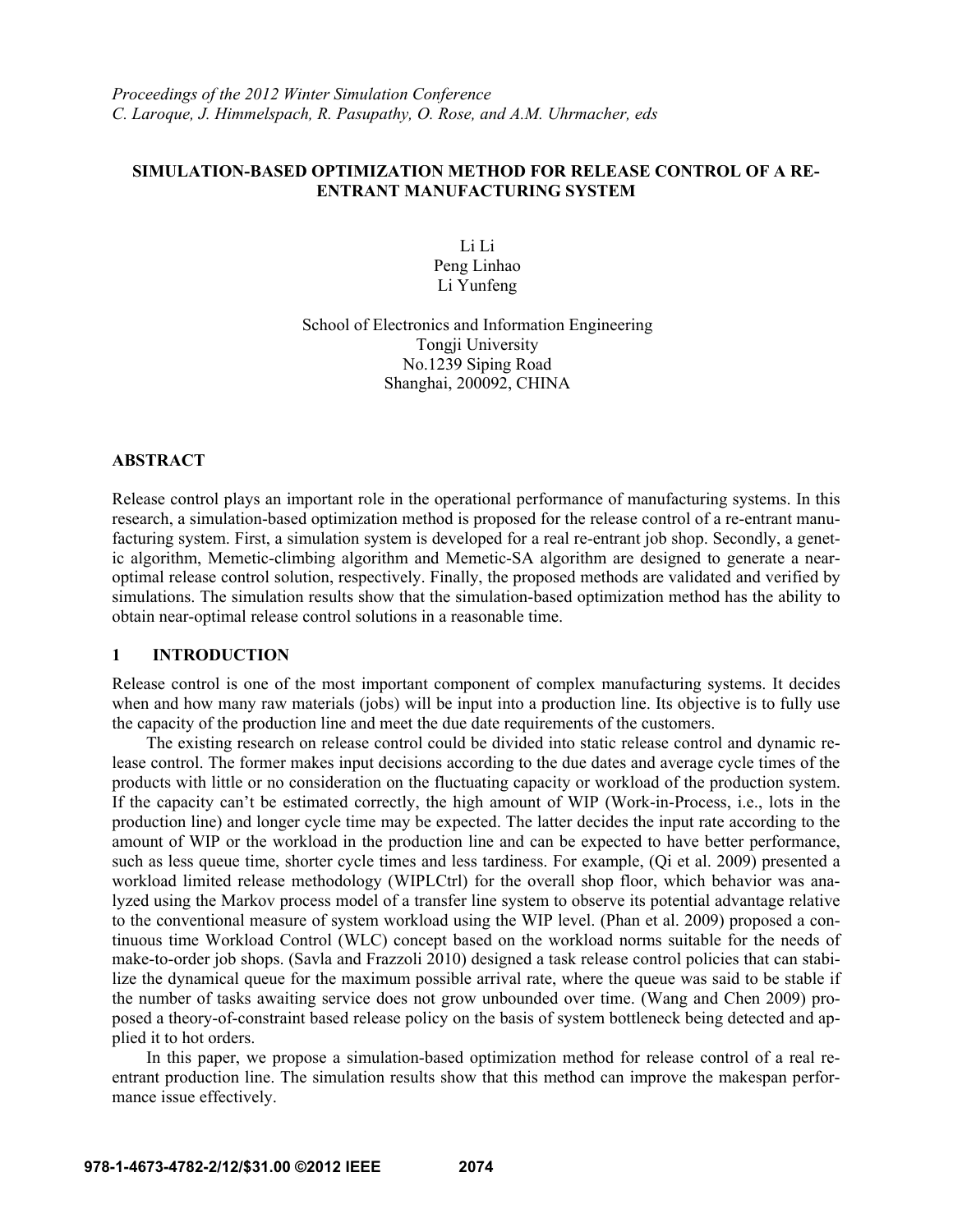### **2 DESCRIPTION OF THE PROBLEM**

The re-entrant production line discussed in this paper is shown in Table 1. It has 11 stations and 2 machines. The main difference between stations and machines is that the former must be finished by operators and the latter can be finished automatically by themselves. There are 4 products (Product 1, 2, 3 and 4) processed on it at the same time. The complexities of this production line are as follows.

| No.        | Operator       | <b>Working Style</b> | <b>Processing Style</b>                                     | <b>Re-entrant Number by</b><br><b>Products 1-4</b> |  |
|------------|----------------|----------------------|-------------------------------------------------------------|----------------------------------------------------|--|
| Station 1  | 1              | Manual operation     | Piece or batch processing<br>without or with capacity limit | (5,4,4,4)                                          |  |
| Station 2  | $\overline{2}$ | Manual operation     | Batch processing without<br>capacity limit                  | (1,1,1,1)                                          |  |
| Station 3  | $\overline{3}$ | Manual operation     | Batch processing with<br>capacity limit                     | (1,1,1,1)                                          |  |
| Station 4  | 4              | Manual operation     | Piece processing                                            | (1,0,2,2)                                          |  |
| Station 5  | 5,6            | Manual operation     | Piece or batch processing<br>with capacity limit            | (3,3,0,3)                                          |  |
| Station 6  | 7,8            | Manual operation     | Batch processing with<br>capacity limit                     | (1,0,2,2)                                          |  |
| Station 7  | 9              | Manual operation     | Batch processing without<br>capacity limit                  | (1,1,0,1)                                          |  |
| Station 8  | 9              | Manual operation     | Batch processing without<br>capacity limit                  | (0,0,0,1)                                          |  |
| Station 9  | 10             | Manual operation     | Piece or batch processing<br>without capacity limit         | (3,3,2,4)                                          |  |
| Station 10 | 10             | Manual operation     | Piece or batch processing<br>with capacity limit            | (2,2,4,2)                                          |  |
| Station 11 | 10             | Manual operation     | Piece processing                                            | (0,1,2,1)                                          |  |
| Station 12 | 11,12          | Manual operation     | Batch processing without<br>capacity limit                  | (1,1,1,1)                                          |  |
| Station 13 | 13             | Manual operation     | Piece or batch processing<br>without capacity limit         | (2,1,1,1)                                          |  |
| Machine 1  | $\overline{1}$ | Auto-operation       | Batch processing without<br>capacity limit                  | (1,0,2,1)                                          |  |
| Machine 2  |                | Auto-operation       | Batch processing without<br>capacity limit                  | (1,1,0,1)                                          |  |

|  | Table 1: Parameters of the Re-entrant Production Line |  |  |  |  |
|--|-------------------------------------------------------|--|--|--|--|
|--|-------------------------------------------------------|--|--|--|--|

(1) **Mix processing style:** some stations have mix-processing style, e.g., Stations 1, 5, 9, 10 and 13. It is difficult to decide how to scheduling the jobs with different processing requirements.

(2) **Re-entrant processing flows:** Stations 1, 4, 5, 6, 9, 19, 12 and 13 are all re-visit by Products 1, 2, 3 or 4. The re-entrant processing flows make their scheduling difficult.

- (3) **Coupling of operators and stations:** one operator may manage more than one station (such as Stations 7 and 8, Stations 9, 10 and 11). These stations cannot be operated simultaneously.
- (4) **Processing steps with time limit:** some processing steps have time limits. For example, after finishing of step 15 of product 1, its step 18 should be finished in one hour.

The above difficulties make it difficult to optimize the operational performance of the re-entrant production line with proper scheduling methods. Some research also demonstrates that the release control takes a more important role on the operational performance of a re-entrant system than the scheduling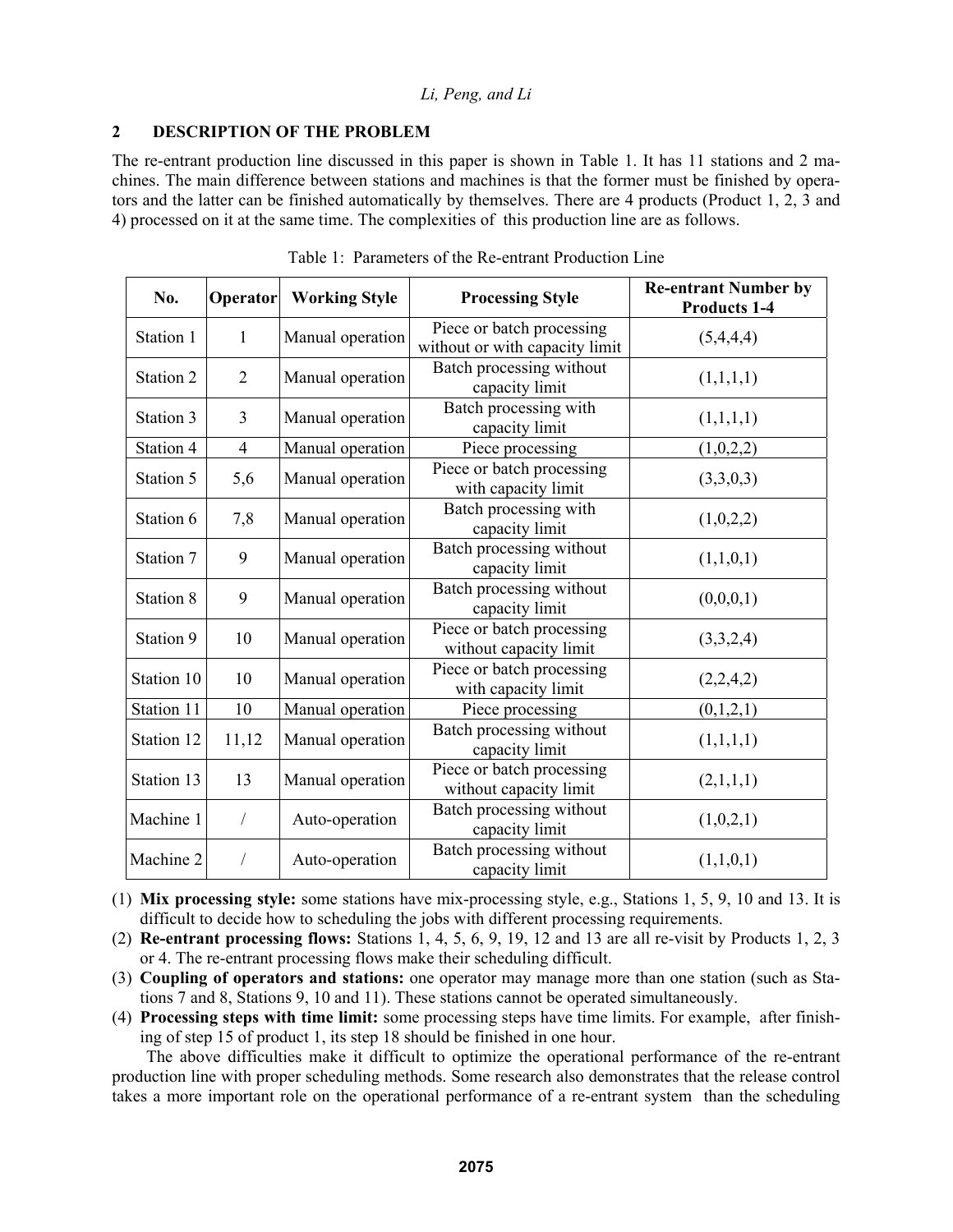methods. As a result, we attempt to find an optimal or near-optimal release control plan to optimize its operational performance, while selecting first-in-first-out (FIFO) rule as the scheduling rule for the piece processing stations/machines and random batch size (RBS) rule for batch processing stations.

In addition, the difference between this production line with common re-entrant systems is that a number of jobs are not released to the production line unless the former released jobs are finished by the production line. Therefore the concerned operational performance is the makespan issue.

### **3 SIMULATION SYSTEM**

We use eM-Plant software from the UGS Company, an object oriented graphical modeling and simulation software, to build the simulation system of the re-entrant system introduced in Section 2. Due to the existence of mix-processing stations, such as Stations 1, 5, 9 and 10, we set a recipe on a station as a machine in the simulation platform. To avoid more than one recipes on a station being implemented simultaneously, we design a "lock" mechanism, i.e., the machines in the simulation model representing different recipes on the same station of the actual system cannot be at working state at the same time to guarantee the feasibility of the simulation model. In addition, the transportation time of the jobs between the machines is neglected. The framework of the simulation system is composed of database, dynamic modeling and scheduling rules.

The database stores the information related to the real production line (such as its machines, the processing flows of its products and the jobs to be scheduled) and scheduling plans (dataset of the start time and finish time of a step of a job on a machine) generated by simulations that can be used to evaluate the performance of a dispatching rule or a release control strategy or guide the operations of the production line.

Dynamic modeling is to build a simulation model of a production line with related data. Its process is to upload data, handle data, and finally organize data into a simulation model with a specified structure. With this technology, simulation models of different production lines can be built easily with the same style.

Scheduling rules include dispatching rules and release control strategies. The former determines the processing order of the queued jobs before a machine. The latter decides the time, volume and order of the jobs released to the production line. According to the processing style of the machines, there are two dispatching rules applied to the simulation model, i.e., FIFO for the piece processing style and RBS for batch processing style. The release control strategy in this paper is to determine the release order of the jobs with a given number. We consider a simulation-based optimization method with three different methods (i.e., a genetic algorithm, a Memetic-climbing algorithm and a Memetic-simulated annealing algorithm) that will be discussed detailed in next section.

#### **4 SIMULATION-BASED OPTIMIZATION METHOD FOR RELEASE CONTROL**

Here we give a simulation-based optimization method with three different intelligent algorithms (genetic algorithm, Memetic-climbing algorithm and Memetic-simulated annealing algorithm) to determine the release control sequences.

The workflows to obtain an optimal release plan by using a genetic algorithm, Memetic-climbing (M-C) algorithm and Memetic-simulated annealing (M-S) algorithm, respectively, are shown in Figure 1. (1) The workflow of genetic algorithm (GA)

The workflow of genetic algorithm is as follows.

Step 1: Generate a population composed of a number of chromosomes generated randomly. The encoding scheme is to generate a random sequence of the jobs as chromosome.

Step 2: Compute the fitness of each chromosome. That is, take each chromosome as a release plan to run the simulations to obtain the makespan performance of the re-entrant system taken as its fitness.

Step 3: Determine whether the terminal condition is satisfied. Here it is set to the maximum iterations. If yes, go to step 6.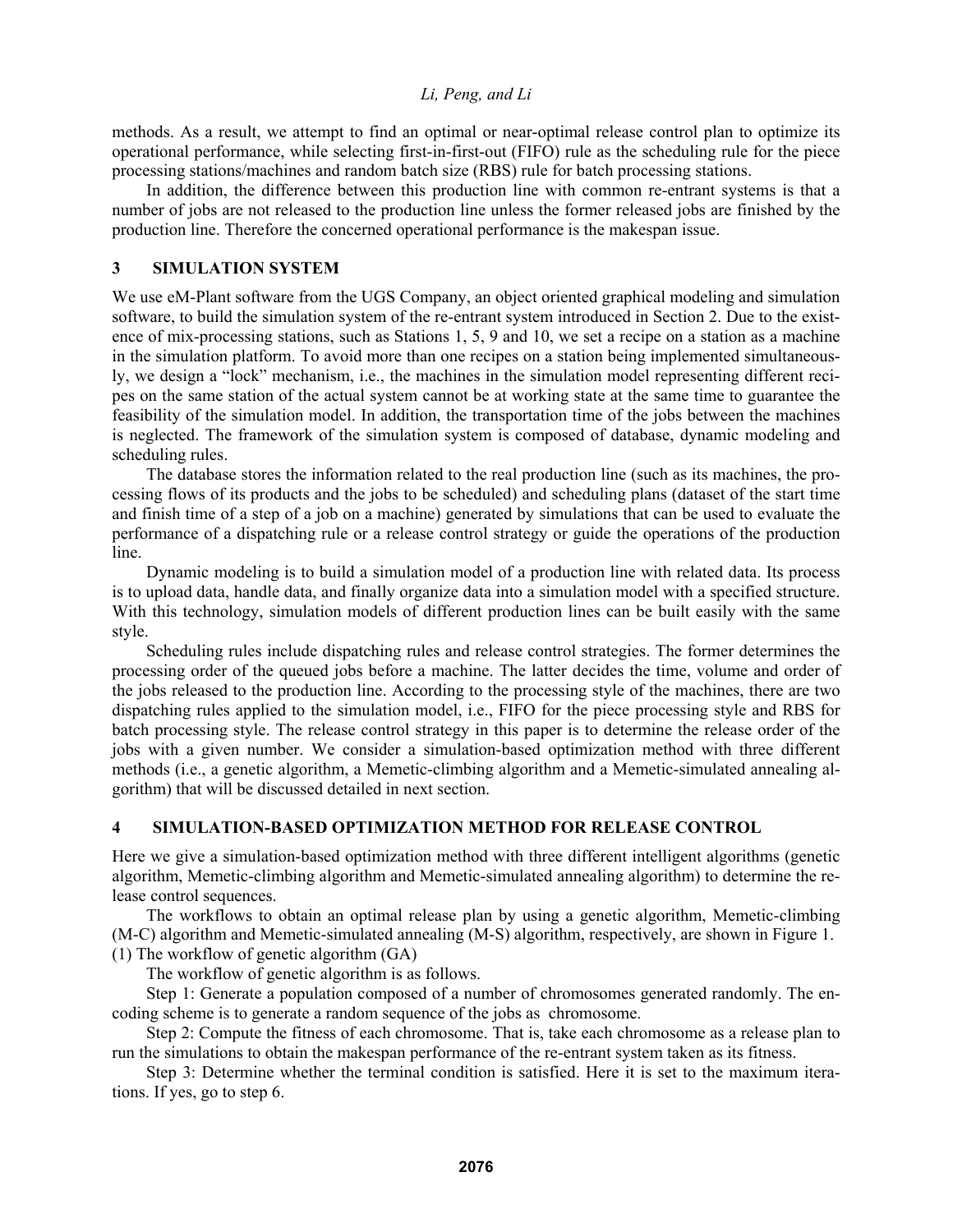

Figure 1: Workflows to obtain an optimal release plan

Step 4: Implement the mutation operation on the chromosomes in the population. Here we only consider mutation to guarantee the generated off-spring chromosomes to be feasible solutions. The mutation operation is to randomly select two cross bits to switch their genes with a mutation probability.

Step 5: Compute the fitness of the off-springs by simulations, similar to step 2. Then select the same number of chromosomes from the parents and off-springs as that of initial population to compose a population of next generation by using a roulette selection method. It means the population size will not be changed during the search process. Go to Step 3.

Step 6: Print the best-of-all chromosome as the optimal solution.

(2) The workflow of the Memetic-climbing (M-C) algorithm

The workflow of the M-C algorithm only adds a climbing algorithm to the above genetic algorithm. The climbing algorithm is a neighborhood search method. In this paper, its main idea is as follows. For each chromosome in the population obtained by the selection operation, build a neighbor space with 2-opt method. Compare the fitness of its neighbor nodes with its fitness by simulations to find a best one instead of it. Then we obtain a new population with higher average fitness.

(3) The workflow of the Memetic-simulated annealing (M-S) algorithm

The workflow of the M-S algorithm only adds a simulated annealing (SA) algorithm to the above genetic algorithm. SA is a meta-heuristic algorithm pursuing global optimization. In this paper, its main idea is as follows. For each chromosome in the population obtained by the selection operation, build a neighbor space with 2-opt method. Compare the fitness of its neighbor nodes with its fitness by simulations to find a best one instead of it or accept a near-optimal solution with a probability. (4) Simulation results

The iterations of GA, M-C and M-S are set to 15, 10 for GA and 5 for climbing algorithm, and 10 for GA and 5 for simulated annealing algorithm, respectively. They have the same population size with 100 chromosomes. The mutation probability is set to 0.1. The initial temperature and temperature drop coefficient of SA is 100 and 0.8, respectively. The number of jobs to be scheduled is 200. So the length of chromosomes is 200, too. The objective is to minimize the makespan of the jobs. The simulation results are shown in Figure 2. The simulation results show that the average difference of the best fitness and the worst fitness is about 5%. So the simulation-based optimization method can achieve the expected performance. M-S can obtain better performance comparing to M-C and GA. In addition, M-S can obtain a near-optimal solution more quickly, too.

Then we consider the impacts of population size, mutation probability and maximum iterations on the performance. The simulation results are shown in Figure 3.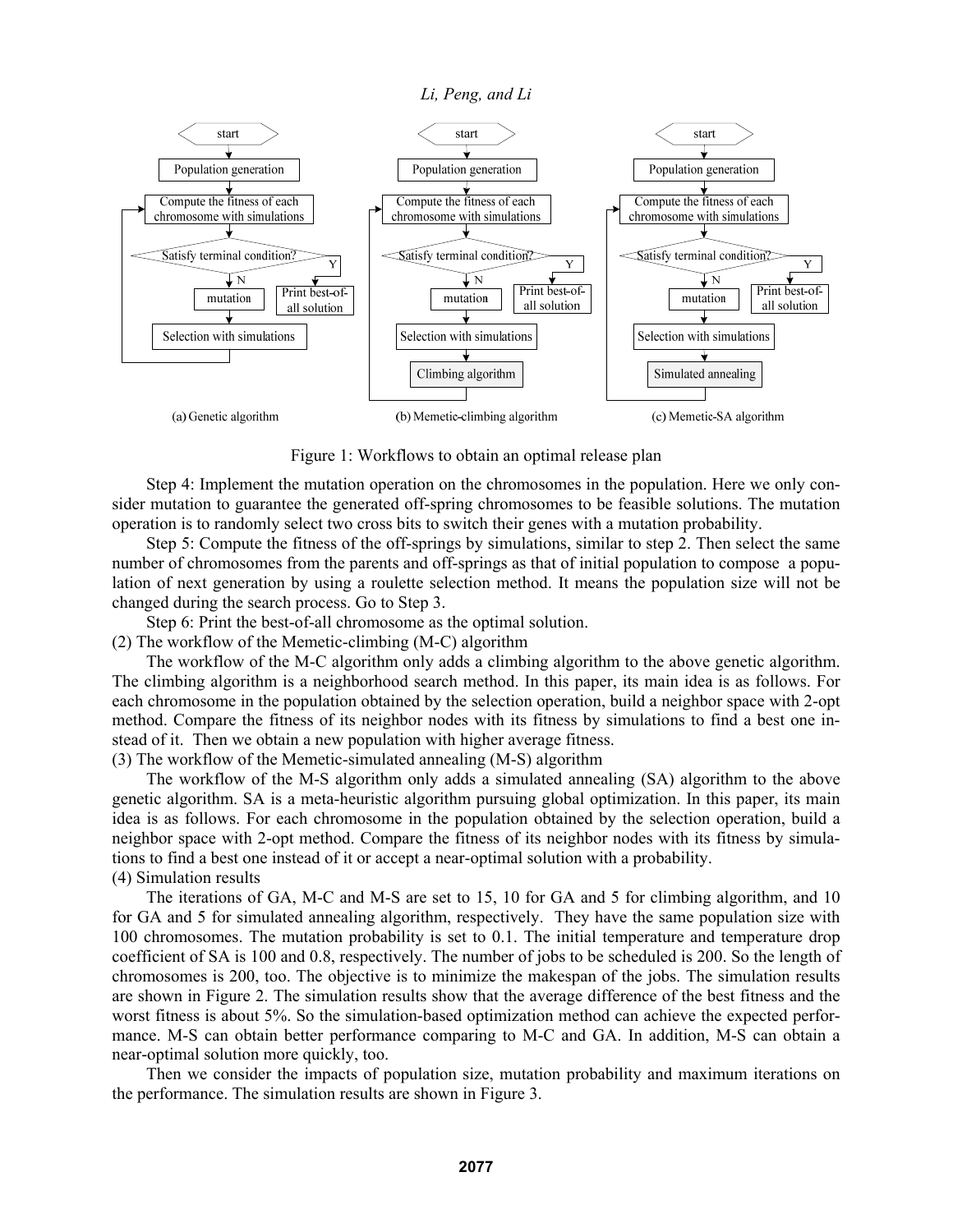When the population size is less than 100, the makespan performance of all algorithms are a little worse. However, the search efficiencies of M-C and M-S are better than GA. When the population size is







Figure 3: Impacts of population size, mutation probability and maximum iterations on the performance